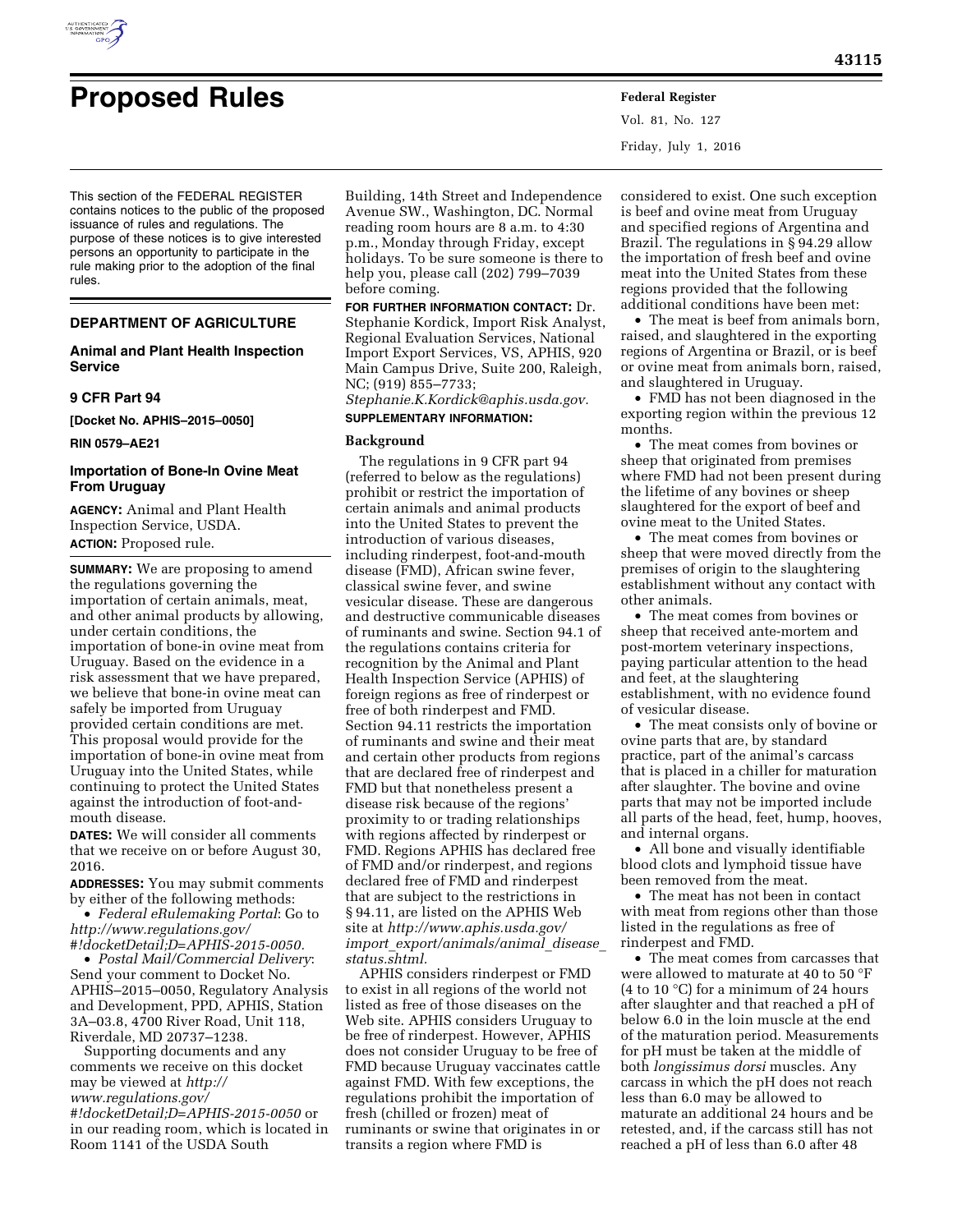hours, the meat from the carcass may not be exported to the United States.

• An authorized veterinary official of the government of the exporting region certifies on the foreign meat inspection certificate that the above conditions have been met.

• The establishment in which the bovines and sheep are slaughtered allows periodic on-site evaluation and subsequent inspection of its facilities, records, and operations by an APHIS representative.

In response to an official request from the Government of Uruguay that APHIS allow the importation of fresh (chilled or frozen) bone-in ovine meat into the United States from Uruguay, we have conducted a risk analysis of their proposed select lamb program, which can be viewed on the *Regulations.gov*  Web site or in our reading room.<sup>1</sup> The Government of Uruguay has proposed an exemption from the FMD deboning mitigation required in § 94.29(g) for ovine meat from a select group of lambs that would be subject to additional mitigations, including individual animal testing for FMD virus, individual animal identification with both visual and radio frequency identification (RFID) ear tags, and segregation of selected lambs from other FMDsusceptible animals following testing. For the risk analysis, we evaluated information provided by Uruguay's Ministry of Livestock, Agriculture, and Fisheries (MGAP), reviewed scientific literature, and conducted a site visit to the proposed exporting region. We concluded that Uruguay possesses the necessary barriers to introduction of FMD, as well as the ability to detect an introduction, prevent its spread, and eradicate FMD, should it occur. We further concluded that, because of the measures in place in Uruguay, the likelihood that lambs selected for exemption from the deboning requirement would be exposed to FMD from susceptible Uruguayan livestock or wildlife is very low. When subjected to the proposed select lamb measures, including multiple tests for FMD virus, individual identification, and segregation in a protected facility, followed by maturation of carcasses, we conclude that the likelihood that bonein meat derived from the selected lambs would be contaminated with FMD virus is negligible. Based on the evidence documented in our risk assessment, we

believe that fresh (frozen or chilled) bone-in ovine meat can be safely imported from Uruguay, provided certain conditions are met. Accordingly, we are proposing to amend the regulations in § 94.29 to allow the importation of fresh bone-in ovine meat from Uruguay under certain conditions.

#### **Risk Analysis**

Drawing on information provided by the Government of Uruguay and observations from our site visit, we have conducted a risk analysis that evaluates the likelihood of entry of FMD as a result of importing fresh (frozen or chilled) bone-in ovine meat from Uruguay derived from lambs subjected to the measures included in Uruguay's proposed select lamb program. A summary of the evaluation is discussed below.

The risk analysis was conducted in accordance with World Organization for Animal Health (OIE) standards for import risk analysis. Under OIE standards, the first step of an import risk analysis is hazard identification, which is the identification of pathogenic agents associated with the commodity that could result in adverse consequences if imported with the commodity. FMD virus is the only hazard considered in this analysis.

Following the hazard identification step, a risk assessment is conducted. The risk assessment evaluates the likelihood of entry, establishment, and spread of the specified hazard as a result of importing the commodity, and the consequences of exposure to the hazard. It usually consists of four parts: Entry assessment, exposure assessment, consequence assessment, and risk estimation. However, if the likelihood of entry of, or exposure to, the hazard is determined to be negligible, the assessment may be concluded. Because the entry likelihood for the commodity under evaluation in this assessment was determined to be negligible, exposure and consequence assessments were not necessary and the risk assessment was concluded with an estimation of negligible risk.

Based on our analysis, we have determined that fresh (frozen or chilled) bone-in ovine meat can be safely imported into the United States from Uruguay under certain conditions.

#### **Entry Assessment**

The entry assessment estimates the likelihood of an imported commodity being infected or contaminated with a hazard. For the purpose of our risk analysis, entry refers to the introduction of live FMD virus into the United States through imports of fresh, maturated

ovine meat from Uruguayan lambs that have not been vaccinated against FMD and have been subjected to the proposed mitigations as described below, in addition to restrictions specified in 9 CFR 94.29 with the exception of deboning.

The entry assessment is divided into two sections. First, we conducted a review of Uruguay's overall FMD status and FMD program. This review was based on APHIS' 2002 and 2007 evaluations in combination with updated information from 2014. Second, we provide additional information about, and an evaluation of the proposed select lamb program.

# **Previous Evaluations of Uruguay's FMD Program**

APHIS has evaluated Uruguay's FMD control measures in beef (in 2002) and ovine meat (in 2007). As part of those evaluations, we reviewed and analyzed various components essential to the exclusion, detection, and control of FMD for their ability to constitute an effective FMD program. This program includes entry controls at Uruguay's border, national surveillance in susceptible species, traceability systems, as well as other measures. As a result of those evaluations, and with the inclusion of updated information from 2014, we concluded that Uruguay has the veterinary and regulatory infrastructure to adequately monitor and control the possible incursion of FMD.

### **Proposed Select Lamb Program**

The Government of Uruguay has requested an exemption from the FMD deboning mitigation required in 9 CFR 94.29(g) for ovine meat. They have piloted and presented to APHIS an alternative that involves three main elements: Individual animal testing for FMD, individual identification (visual and RFID) that is part of the national traceability system, and separation of select lambs from other FMDsusceptible animals. This program exists within the framework of Uruguay's national FMD program, which includes entry controls at Uruguay's borders, routine serologic surveillance, clinical surveillance, an effective movement and traceability system, a competent diagnostic laboratory, vaccination of its cattle population, a robust official veterinary services agency with knowledgeable personnel, and an effective preparedness and response system for FMD.

Uruguay's animal health authority, the General Directorate of Livestock Services (DGSG), is responsible for general oversight and auditing of the select lamb program and also has a

<sup>1</sup> Instructions on accessing *Regulations.gov* and information on the location and hours of the reading room may be found at the beginning of this document under **ADDRESSES**. You may also request paper copies of the risk analysis by calling or writing to the person listed under **FOR FURTHER INFORMATION CONTACT**.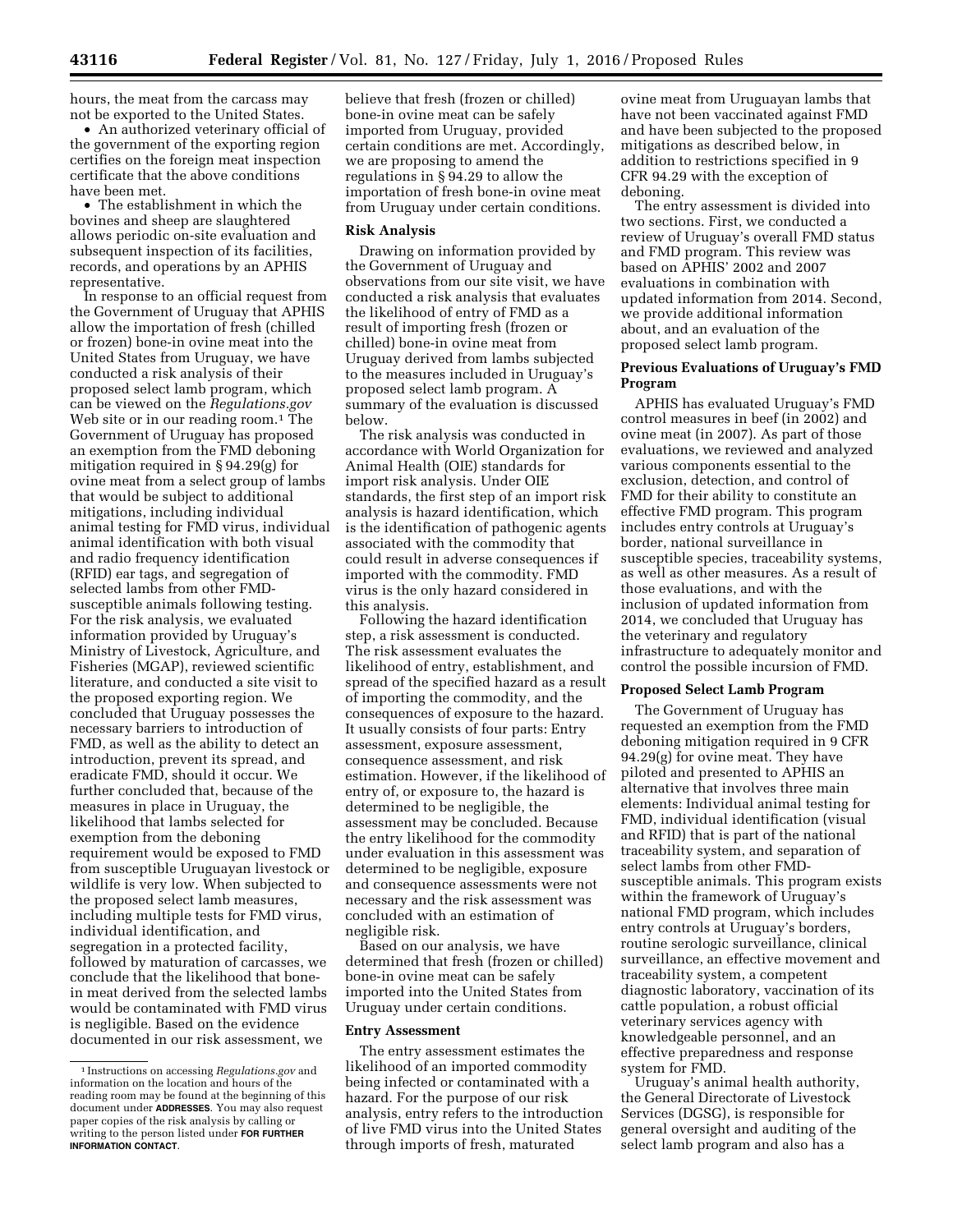direct role in some aspects of the program, including approval of source farms, application of identification devices, and collection and submission of blood for FMD testing. However, officials with the Uruguayan Wool Secretariat (SUL) are responsible for most of the day-to-day activities at the facility where the select lambs are housed.

Uruguay would only be permitted to export bone-in ovine meat from select lambs provided that FMD is not introduced into the country and the rest of the requirements in § 94.29 are met.

#### **Sourcing of Select Lambs**

Only sheep that have never been vaccinated against FMD would be considered for participation in the select lamb program. Although Uruguay vaccinates its cattle population against FMD as part of a nationwide systematic campaign, vaccination of sheep has been prohibited in Uruguay since 1988.

Source farms for the select lamb program are member establishments of SUL. They must maintain records demonstrating a history of good production practices with good animal health standards, animal welfare standards, and environmental measures. Only a few farms are used to source lambs for each season. Lambs are purchased from the farms by SUL. Once SUL has selected the source farms, they inform DGSG and request approval for movement to the select lamb facility. DGSG verifies that there are no movement restrictions or animal health concerns in the proposed source farms. If approved, DGSG registers the farms as providers to the select lamb facility in Uruguay's Animal Health Information System (SISA). SISA is a comprehensive electronic database that incorporates data from public and private sources at the local, regional, and national levels.

Requiring DGSG approval of source farms and only selecting farms with good animal health and welfare standards reduces the likelihood that FMD is present in source flocks for the select lamb facility. In combination with national FMD control measures, including routine national serosurveillance, awareness programs and notification requirements for FMD, and import controls at Uruguay's border, the likelihood that FMD virusinfected lambs are selected for inclusion in the proposed program is very low.

#### **Identification of Select Lambs**

Official, unique identification tags (visual tag in the left ear and RFID tag in the right ear) are applied to all select lambs before entry to the select lamb facility. The identification number of

each lamb is verified at multiple steps within the select lamb program. The tags, in conjunction with information captured in Uruguay's National Livestock Information System (SNIG) and SISA, provide for traceability of lambs and ensure their health status from their place of birth to slaughter.

Applying individual identification tags to the select lambs helps provide assurance that only FMD test-negative lambs are ultimately exempted from the deboning requirement. The unique identification number of the select lambs is linked to their individual FMD test status in SISA, allowing verification of each animal's health status upon entry into the select lamb facility and again at the slaughter plant. Incorporation of the animals' identification tag numbers into SNIG also helps ensure that the final product can be traced back to the source farm of each lamb exempted from the deboning requirement.

#### **Testing of Select Lambs**

Individual testing of select lambs for antibodies to FMD virus is done prior to movement off the source farm. Veterinarians with the local animal health division of DGSG collect blood samples from select lambs at the source farm, apply identification tags, and record data in SNIG. Samples are sent to the central laboratory of the Veterinary Laboratories Division of DGSG for FMD testing. If all tests of select lambs in the source flock are negative, the lambs would move to the select lamb facility. If any animal were to test positive to the screening test, the entire group of lambs would be held while follow-up testing is conducted in the test-positive animals. If these followup test results are negative, the remaining lambs would be released to the select lamb facility; however, lambs that tested positive to the screening test (but negative on subsequent testing) would not be allowed to move to the facility. If the follow-up test is positive, then movement of any animals off of the source farm would be prohibited and an investigation conducted to determine if there is evidence of FMD virus circulation within the source farm. Test results are reported within approximately 1 day of submission. Movement of FMD-test negative lambs to the select lamb facility must occur within 7 days after testing.

Following FMD sample collection and application of ear tags, select lambs are isolated from other animals at the source farm prior to movement to the select lamb facility. The lambs remain segregated from other FMD-susceptible animals from sampling through

slaughter and after slaughter their carcasses remain in separate channels throughout processing.

The sensitivity of the FMD antibody test used to screen select lambs prior to entry to the segregated facility is greater than 99 percent. Because the lambs originate from a small number of farms, with several lambs selected from each farm, and due to the highly contagious nature of FMD, antibodies to FMD virus are expected to be present in more than one select lamb if the source farm were affected, increasing the likelihood of detection. Because cattle are vaccinated for FMD in Uruguay and routine surveillance for FMD is conducted in cattle and sheep, it is unlikely that source flocks would be affected with FMD, increasing the likelihood further that lambs testing negative to the screening test truly are negative.

After the lambs have entered the select lamb facility, the flock is subjected to a second round of testing at the herd level, using the same tests for screening and confirmation as in the individual testing. This is done to increase confidence that select lambs were not exposed to FMD on the source farm shortly before initial testing, when incubating FMD infection prior to production of antibodies might result in a false negative response to the first round of testing. Because it is possible that the production of antibodies to FMD virus following exposure of susceptible animals may take several days, the herd level test would be performed no sooner than 28 days after entry of the lambs to the select lamb facility, to allow time for production of antibodies in potentially infected animals. The second round of testing would have to be conducted on a sample of lambs large enough to allow for detection of FMD if it were present in at least 5 percent of the animals in the flock, at a confidence level of 95 percent. As above, because of the highly contagious nature of FMD, it is likely that the disease would spread within the flock to greater than 5 percent of the lambs if FMD were introduced from one of the source flocks; therefore, this level of sampling should provide for an additional level of safety in assuring that FMD is not present in the select lamb population.

# **Management of Lambs Within the Select Lamb Facility**

The select lamb facility is located in Cerro Colorado, in the interior of Uruguay. The facility is owned by SUL and has been used for research in the past for projects such as crossbreeding for more productive wool and meat-type sheep and improved fertility.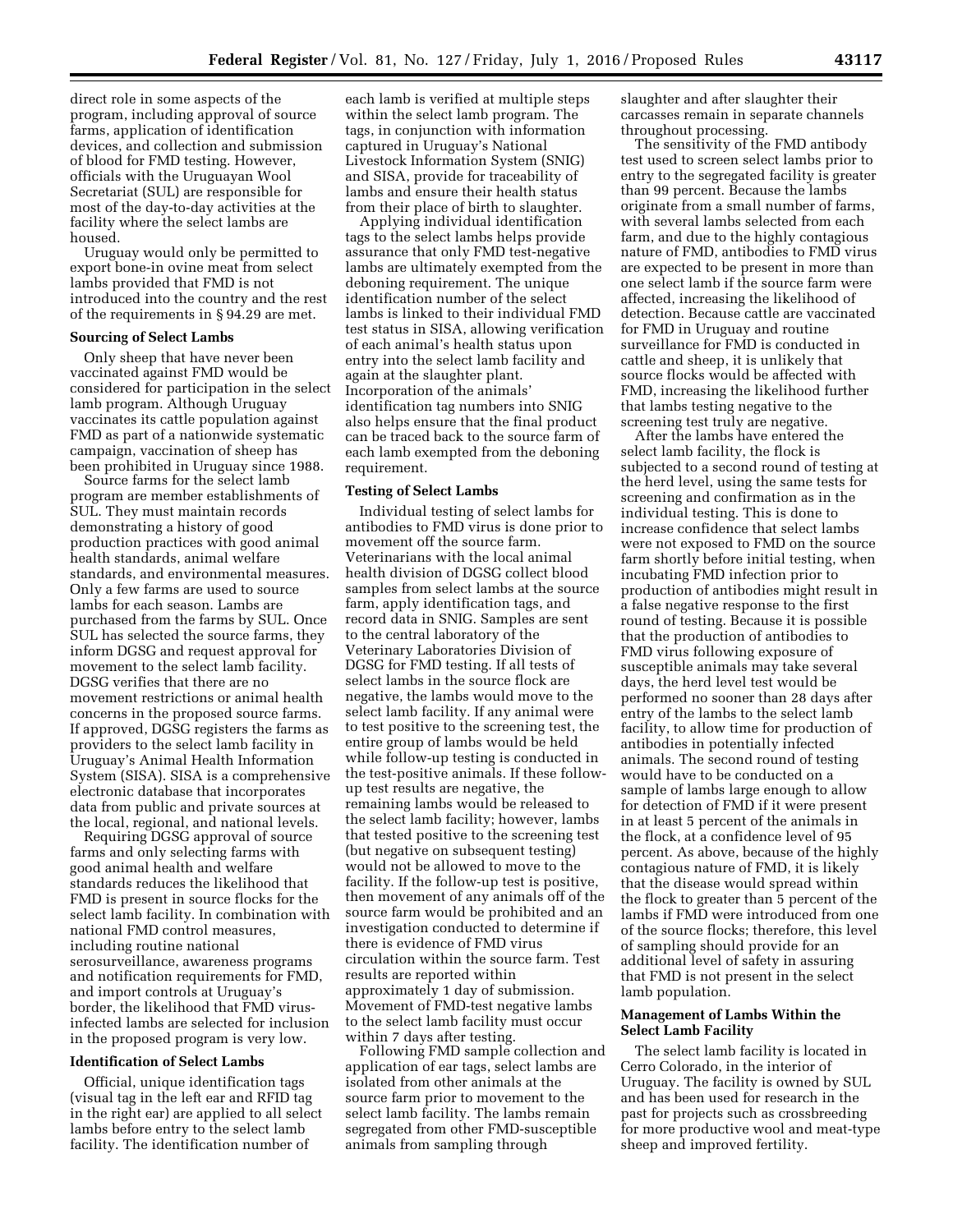The facility is approximately 315 hectares in size and is surrounded by a double wire fence system, with 5 feet separating the 2 fences. The external fence is approximately 6 feet high, and the internal fence is approximately 4 feet high and electrified. The area around the fence line is clear cut and herbicide is regularly applied along the fence line. The voltage of the internal fence is checked daily; if fewer than 3,000 volts are measured, the entire fence line is checked and the lowvoltage problem is identified and resolved. The property is divided into 30 pastures separated by single fencing. Each pasture can hold approximately 300 lambs.

There is a single point of entry into the facility, allowing for application of biosecurity measures. Authorization and registration is required for entry of all animals, personnel, vehicles, and equipment. Tires and undercarriages of vehicles are disinfected upon entry in the facility. Visitors are required to use footbaths and wear coveralls and booties in order to access the facility.

The property has facilities dedicated to working with sheep. There are facilities for loading and unloading of animals, isolation, introduction of material and equipment, storage of food and veterinary products, waste and carcass disposal, water supply, etc. The isolation facilities are used for each newly introduced group of select lambs. Lambs from different source flocks may enter the facility over a period of a few days; however, the facility operates on an all-in, all-out basis, and once the lambs within a production group have been assembled, the facility is closed to new entries.

Two employees of SUL work exclusively at the facility, evaluating the lambs and checking the fence line on a daily basis. They receive training in animal health, hygiene, and biosecurity. Technical supervision is provided by a DGSG-accredited veterinarian employed by SUL and dedicated to the facility.

Once every 30 days each lamb is weighed and receives an individual visual inspection. The employees check that the ear tags are in place, and re-sort the lambs based on changes in weight, if necessary. If lambs are moved to a different pasture, the SUL veterinarian is informed and he or she, in turn, notifies DGSG of the change so that SNIG can be updated.

The select lambs are sheared 1 month prior to slaughter. Shearing equipment is dedicated to the facility and remains on-site. All work vehicles and working animals (two herding dogs, one guard dog, and one horse) used within the facility remain on the facility.

Each lamb that dies prior to slaughter is necropsied by the SUL veterinarian. At the time of our site visit in 2014, the cohort of lambs at the facility had less than 3 percent mortality. Mortality is usually due to *Pasteurella* pneumonia and weather-related issues. If there is any question or concern about the diagnosis, the carcass is sent to the regional DGSG laboratory for additional evaluation.

There are no livestock adjacent to the facility; surrounding farms are mostly used for timber. If movement of livestock into these areas were proposed, MGAP would not allow it (they have the authority and ability to control all livestock movement in the country).

The select lamb facility provides housing for the lambs in a manner that prevents commingling with other livestock. Facility biosecurity measures, particularly the electrified fencing, reduce, but do not eliminate the potential for contact with wild animals. Free-roaming deer and peccaries, which are FMD-susceptible animals, are present in Uruguay. Because of measures in Uruguay to prevent the entry of FMD into the country and to detect it if it were present, APHIS considers the facility's biosecurity measures to be adequate to preserve the identity, traceability, and health status of the select lambs. If FMD were to be detected anywhere in Uruguay, meat exports from animals housed in the facility would be halted immediately. The intense management practices at the select lamb facility would also allow for ample opportunity to detect signs of FMD in the select lambs, even if the signs were subtle.

#### **Processing of Select Lambs at the Slaughter Facility**

All lambs at the select lamb facility are processed at the San Jacinto slaughter plant. The plant has two separate slaughter lines, one for beef and one for sheep. Staff at the plant are trained to work both lines, but only one line—either beef or sheep—is run per day. The sheep capacity is 4,200 per shift. All lambs from the select lamb facility are processed in a single day and no other animals are processed at the plant on that day. This significantly reduces the possibility that a non-select lamb would be exempted from deboning. Additionally, the only sheep in Uruguay that have ear tag identification devices are the select lambs, and each ear tag is electronically read at the slaughter plant to ensure it belongs to a select lamb that has been housed at the SUL facility and tested negative for FMD.

Lambs in each lot are assigned a sequential number at the slaughter plant corresponding to the order of slaughter. This number and the date of slaughter are linked to the animals' individual tag number to allow trace back of each carcass and the products produced from it to the farm of origin and test results of the lamb.

When the select lambs arrive at the plant, the accompanying transport documents are examined before offloading occurs, and seals are inspected by DGSG officials to ensure that they are intact and match the paperwork. Then the lambs are unloaded, checked to ensure ear tags are in place, and moved into pens where ante-mortem inspection is conducted. If any physical abnormalities are observed, a notation is made on the pen card. Ante-mortem inspection is relatively cursory; however, post-mortem inspection is much more thorough, with up close visual inspection of each lamb's oral cavity, interdigital spaces, and coronary band. Any animals that die prior to slaughter are necropsied on-site by an official veterinarian and disposed of through rendering. If any discrepancies with respect to the identification of the select lambs are noted, all of the meat from the entire lot would be diverted to the domestic market or would be required to be deboned prior to export.

Following slaughter, carcasses of select lambs are kept in chilling rooms with only carcasses of other select lambs for the duration of maturation. To ensure that the temperature inside the chilling room remains within the desired range throughout the maturation process, the chamber temperature is measured several times: When staff begins loading the carcass into the chamber, when loading has been completed, and every 30 minutes until the chamber is opened after 24 hours have passed. All temperature data points are captured on a chart that becomes part of the official record. If the temperature falls outside of the required zone (between 4 and 10 °C) at any point in the process, all of the carcasses in the chamber are rejected for export and redirected to domestic consumption.

At the conclusion of the maturation period, a DGSG veterinary inspector checks the pH of the *longissimus dorsi*  muscle of every carcass. If the pH is 6.0 or higher, the carcass is rejected for export. The pH meters are calibrated daily by the plant's internal laboratory.

Following processing, all meat products derived from the select lambs are affixed with labels identifying those products as having been derived from select lambs that are exempted from the deboning requirement. The labels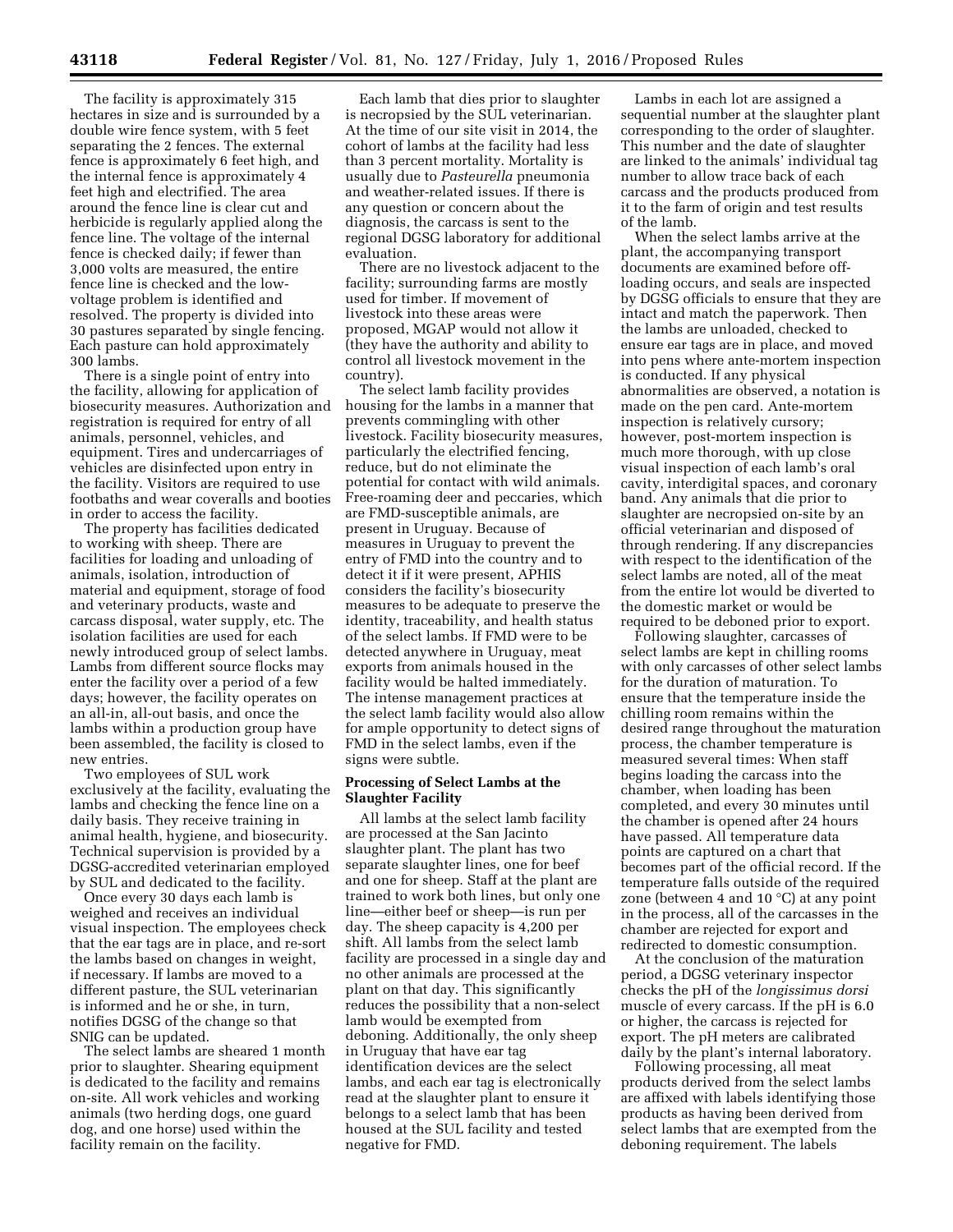contain sufficient information to be able to trace each package of meat to the date of slaughter and premises of origin of the animal from which it was derived.

Requiring identification of select lambs with uniquely numbered ear tags that are linked to the FMD test history and status of the lambs in the SISA database helps ensure that only meat from select lambs will be exempted from the deboning requirement prior to export to the United States. Prohibiting slaughter of other animals on the day that select lambs are processed at the San Jacinto slaughter plant will also contribute to this assurance. Additional procedures, such as the requirement that lambs pass a clinical examination from an accredited veterinarian prior to shipment to the slaughter plant and receive a thorough post-mortem examination by a DGSG veterinarian at the plant, and that the carcasses of the select lambs undergo maturation, which is verified through pH evaluation of every carcass, routine temperature checks in the maturation chamber, and daily checks of pH meters, further reduce the likelihood that meat produced from select lambs and exported to the United States would be contaminated with FMD virus to a negligible level. Accordingly, we are proposing to amend the regulations in § 94.29 to allow the importation of fresh bone-in ovine meat from Uruguay under certain conditions.

# **Executive Order 12866 and Regulatory Flexibility Act**

This proposed rule has been determined to be not significant for the purposes of Executive Order 12866 and, therefore, has not been reviewed by the Office of Management and Budget.

In accordance with the Regulatory Flexibility Act, we have analyzed the potential economic effects of this action on small entities. The analysis is summarized below. Copies of the full analysis are available by contacting the person listed under **FOR FURTHER INFORMATION CONTACT** or on the *Regulations.gov* Web site (see **ADDRESSES** above for instructions for accessing *Regulations.gov*).

APHIS is proposing to exempt ovine meat imported from Uruguay from the deboning requirement for a select group of lambs subjected to additional risk mitigating measures. These measures include testing for FMD with negative results, individual animal identification (both visual and radio frequency) and traceability, and segregation of selected lambs from FMD-susceptible animals following testing.

In 2013, the Food and Agriculture Organization of the United Nations

estimated the sheep population in Uruguay to be 7.5 million head, generating income both from the sale of wool and sheep meat. With the exception of dairy farms, most of the livestock farms in Uruguay are mixed, running both beef cattle and sheep. There are approximately 15,000 farms with sheep, but income from sheep is only a minor proportion of total income.

Uruguay has requested the exemption from the deboning requirement specifically to export rack of lamb, which includes the rib bones, to the United States. These cuts are higher quality and command a higher price than lamb meat which has been deboned as currently required.

Given the additional risk mitigating measures, Uruguay expects to export bone-in meat from up to 6,000 lambs per year. These lambs would be between 6– 8 months of age at the time of slaughter, producing a total carcass weight of lamb meat of about 100 tons per year. While all meat from these lambs would be eligible for import under this rule, the focus would likely be on rack of lamb, which represents about one quarter of this weight, or about 25 tons.

Over the last 3 years, the United States has imported an average of about 46,000 tons of bone-in lamb meat annually, valued at over \$419 million. The vast majority of these imports have been from Australia and New Zealand, with small quantities from Canada, Chile, and Iceland. Annual imports of 100 tons of bone-in lamb from Uruguay would be equivalent to less than 3⁄10 of 1 percent of total annual bone-in lamb imports into the United States.

Given the very small quantity of bonein lamb meat expected to be imported from Uruguay, this action would not have a significant economic impact on domestic producers or importers, large or small.

Under these circumstances, the Administrator of the Animal and Plant Health Inspection Service has determined that this action would not have a significant economic impact on a substantial number of small entities.

#### **Executive Order 12988**

This proposed rule has been reviewed under Executive Order 12988, Civil Justice Reform. If this proposed rule is adopted: (1) All State and local laws and regulations that are inconsistent with this rule will be preempted; (2) no retroactive effect will be given to this rule; and (3) administrative proceedings will not be required before parties may file suit in court challenging this rule.

#### **Paperwork Reduction Act**

In accordance with section 3507(d) of the Paperwork Reduction Act of 1995 (44 U.S.C. 3501 *et seq.*), the information collection or recordkeeping requirements included in this proposed rule have been submitted for approval to the Office of Management and Budget (OMB). Please send written comments to the Office of Information and Regulatory Affairs, OMB, Attention: Desk Officer for APHIS, Washington, DC 20503. Please state that your comments refer to Docket No. APHIS–2015–0050. Please send a copy of your comments to: (1) APHIS, using one of the methods described under **ADDRESSES** at the beginning of this document, and (2) Clearance Officer, OCIO, USDA, Room 404–W, 14th Street and Independence Avenue SW., Washington, DC 20250.

APHIS' regulations in § 94.29 place certain restrictions on the importation of ovine meat from Uruguay into the United States. APHIS is proposing to amend § 94.29 to expand the kind of ovine meat allowed into the United States to include bone-in lamb. Under these regulations, APHIS must collect information, prepared by an authorized certified official of the Government of Uruguay, certifying that specific conditions for importation have been met. In addition, there is an animal identification and testing requirement.

APHIS is asking OMB to approve its use of these information collection activities to ensure that ovine products from Uruguay pose negligible risk of introducing FMD among other diseases into the United States.

We are soliciting comments from the public (as well as affected agencies) concerning our proposed information collection and recordkeeping requirements. These comments will help us:

(1) Evaluate whether the proposed information collection is necessary for the proper performance of our agency's functions, including whether the information will have practical utility;

(2) Evaluate the accuracy of our estimate of the burden of the proposed information collection, including the validity of the methodology and assumptions used;

(3) Enhance the quality, utility, and clarity of the information to be collected; and

(4) Minimize the burden of the information collection on those who are to respond (such as through the use of appropriate automated, electronic, mechanical, or other technological collection techniques or other forms of information technology; *e.g.,* permitting electronic submission of responses).